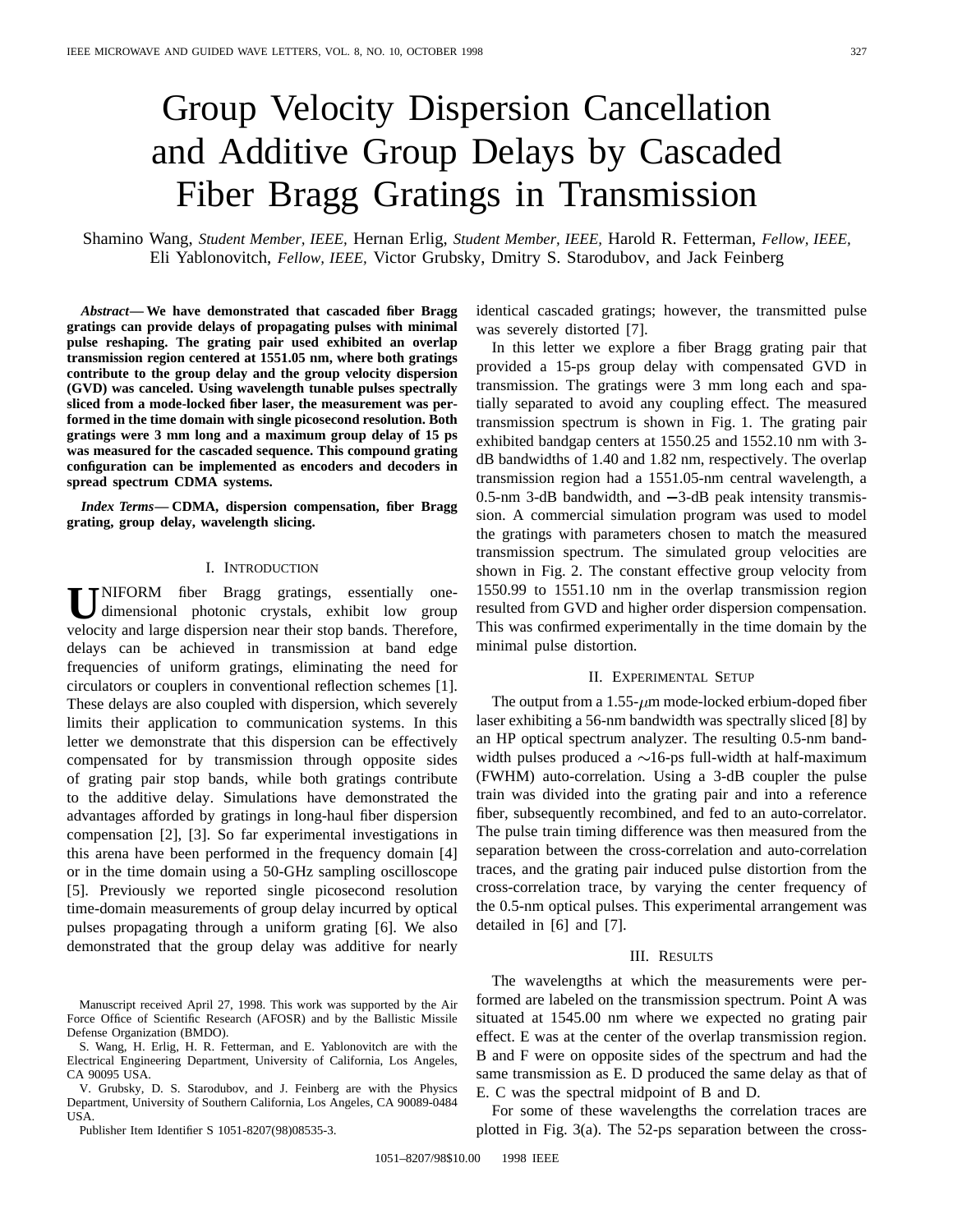

Fig. 1. Transmission spectrum of the grating pair, with bandgap centers at 1550.25 and 1552.10 nm, and 3-dB bandwidths 1.40 and 1.82 nm, respectively. The overlap transmission region had a 1551.05-nm central wavelength, a 0.5-nm 3-dB bandwidth, and 3-dB peak intensity transmission. Operating wavelengths of interest are B: 1549.55 nm, C: 1549.63 nm, D: 1549.70 nm, E: 1551.05 nm, and F: 1553.01 nm.



Fig. 2. IFO Gratings simulation results. ( $\triangle$ ) normalized group velocity of the grating centered at 1550.25 nm, ( $\times$ ) normalized group velocity of the grating centered at 1552.10 nm, and  $\bullet$ ) normalized effective group velocity of the gratings cascaded. The group velocities are normalized to the speed of light in bare fiber. Note the almost flat effective group velocity from 1550.99 to 1551.10 nm.

correlation and auto-correlation traces for point A was intentionally introduced by choosing the grating pair arm  $\sim$ 1 cm longer. Group delays of 11, 13, 15, 15, and 7 ps for points B, C, D, E, and F, respectively, were measured as the additional displacement of the cross-correlation trace relative to the autocorrelation trace. The maximum 15-ps delay corresponds to a group velocity 66% of the speed of light in bare fiber. Assuming a symmetric bandgap for each of the gratings the delay at E was expected to equal that at B plus F, 18 ps. At points E, B, and F the transmission loss amounted to 3 dB. In comparison, point D provided the same delay as E with a 13-dB transmission loss.

A zoom-in view of the cross-correlation traces for several wavelengths is shown in Fig. 3(b). From these we deduced the extent of pulse reshaping. The traces were purposefully superimposed and normalized to their respective peak values for ease of comparison. The structure that appeared at  $\sim 90$  ps was caused by the leading edge of the auto-correlation trace. The cross-correlation at A exhibited a FWHM of 19.0 ps and it was taken as the reference pulse shape. Operation at E produced a cross-correlation trace with a FWHM of 21.5 ps, 13% larger than that at A. There were three reasons for the slight pulse reshaping at E. First, for a uniform grating, there were oscillations in the transmission and group velocity characteristics [4]. Second, although the GVD was canceled, cubic and higher order dispersion were not [2]. Third, the 0.5-nm pulse bandwidth was larger than the 0.11-nm zero dispersion region. At C and D the cross-correlation FWHM were 28.3 and 29.3 ps, respectively. The pulses widened as expected since at these points there was no dispersion compensation.

## IV. CONCLUSION

We have experimentally demonstrated a grating pair sequence with wavelength dependent group delay exhibiting